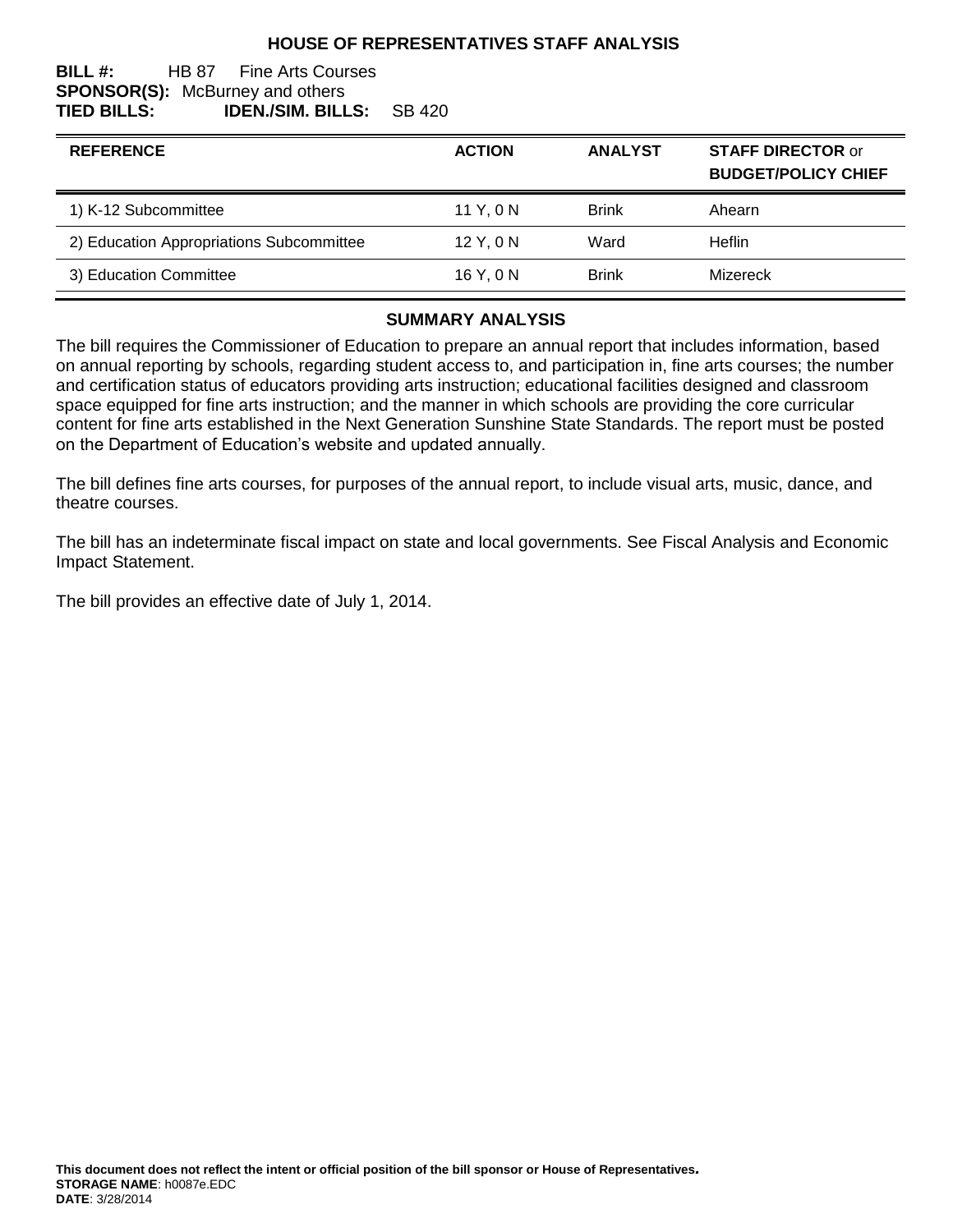### **FULL ANALYSIS**

# **I. SUBSTANTIVE ANALYSIS**

## A. EFFECT OF PROPOSED CHANGES:

### Present Situation

High school students are required to earn one credit in fine or performing arts, speech and debate, or a practical arts course that incorporates artistic content and techniques of creativity and imagination.<sup>1</sup> Eligible practical arts courses are identified in the Course Code Directory.<sup>2</sup> In addition, the state's academic standards are required to include standards for instruction for visual and performing arts. Such standards must include specific curricular content and include distinct grade level expectations for the core content knowledge and skills that a student is expected to have acquired by each individual grade level from kindergarten through grade five. The standards for grades six through 12 may be organized by grade clusters of more than one grade level.<sup>3</sup>

Some studies have indicated a correlation between instruction in fine and performing arts and student achievement in core academic subjects, including reading.<sup>4</sup>

The Commissioner of Education (commissioner) is required to file various annual reports relating to certain aspects of public K-12 education in Florida. For example, the commissioner must annually report statewide assessment results for the state, school districts, and schools. The annual report must describe the performance of each public school and its major student populations, and include the percent of students performing at or above grade level and making a year's worth of progress in reading and mathematics.<sup>5</sup> However, no reporting requirements exist with respect to instruction in fine or performing arts.

### Effect of Proposed Changes

The bill requires the commissioner to prepare an annual report that includes information, based on annual reporting by schools, regarding student access to, and participation in, fine arts courses; the number and certification status of educators providing arts instruction; educational facilities designed and classroom space equipped for fine arts instruction; and the manner in which schools are providing the core curricular content for fine arts established in the Next Generation Sunshine State Standards. The report must be posted on the Department of Education's website and updated annually.

The bill defines fine arts courses, for purposes of the annual report, to include visual arts, music, dance, and theatre courses.

### B. SECTION DIRECTORY:

Section 1. Creates s. 1003.4995, F.S., requiring the Commissioner of Education to prepare an annual report relating to student access to and participation in fine arts courses and information on educators, facilities, and instruction in such courses.

Section 2. Provides an effective date of July 1, 2014.

 $\overline{a}$ 

<sup>1</sup> Section 1003.4282(2)(a)5., F.S.

<sup>2</sup> Florida Department of Education, Course Code Directory and Instruction Personnel Assignments, *available at* https://www.fldoe.org/articulation/CCD/files/PACourses1314.pdf.

<sup>3</sup> Section 1003.41(2)(e), F.S.

<sup>4</sup> *See, e.g.,* The President's Committee on the Arts and The Arts Education Partnership, *Champions of Change: The Impact of the Arts on Learning* (1999), *available at* http://artsedge.kennedy-center.org/champions/pdfs/ChampsReport.pdf; James S. Catterall, *et al*, National Endowment for the Arts, *The Arts and Achievement in At-Risk Youth: Findings from Four Longitudinal Studies* (2012), *available at* http://www.nea.gov/research/Arts-At-Risk-Youth.pdf .